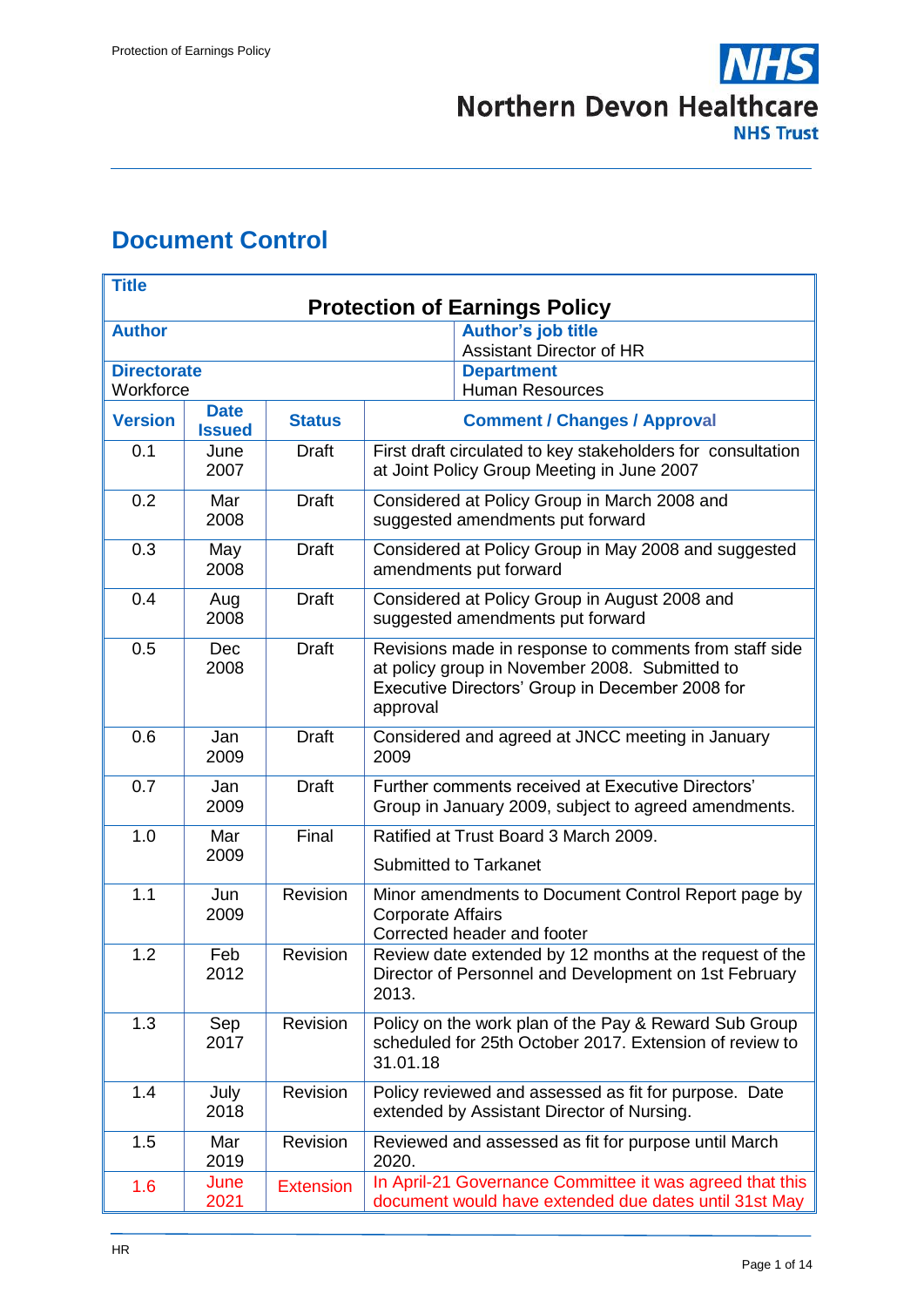|                                                                                                                                                                                                                                                                                                       | 2022.              |                                               |                                                                                       |  |
|-------------------------------------------------------------------------------------------------------------------------------------------------------------------------------------------------------------------------------------------------------------------------------------------------------|--------------------|-----------------------------------------------|---------------------------------------------------------------------------------------|--|
| <b>Main Contact</b><br><b>Assistant Director of HR</b><br>Suite 4, Chichester House<br>North Devon District Hospital<br><b>Raleigh Park</b><br>Barnstaple, EX31 4JB                                                                                                                                   |                    | Tel: Direct Dial-<br>Tel: Internal-<br>Email: |                                                                                       |  |
| <b>Lead Director</b><br>Director of People                                                                                                                                                                                                                                                            |                    |                                               |                                                                                       |  |
| <b>Superseded Documents</b><br><b>NHS Trust</b>                                                                                                                                                                                                                                                       |                    |                                               | Protocol for the management of Protection Pay Trust Policy, Northern Devon Healthcare |  |
| <b>Issue Date</b>                                                                                                                                                                                                                                                                                     | <b>Review Date</b> |                                               | <b>Review Cycle</b>                                                                   |  |
| Extension<br><b>June 2021</b><br>May 2022<br><b>Consulted with the following stakeholders:</b><br><b>Staff Side Representatives</b><br>$\bullet$<br><b>Full time Trade Union Officers</b><br>$\bullet$<br>Joint Policy Group Members<br>$\bullet$<br><b>Executive Team</b><br>۰<br>Pay & Reward Group |                    |                                               |                                                                                       |  |
| <b>Approval and Review Process</b>                                                                                                                                                                                                                                                                    | Pay & Reward Group |                                               |                                                                                       |  |
| <b>Local Archive Reference</b><br>G:\\Protection of Earnings<br><b>Local Path</b><br><b>Workforce and Development Policies</b><br><b>Filename</b><br><b>Protection of Earnings</b>                                                                                                                    |                    |                                               |                                                                                       |  |
| <b>Policy categories for Trust's internal</b><br>website (Bob)<br><b>HR</b>                                                                                                                                                                                                                           |                    | Pay-protection                                | <b>Tags for Trust's internal website (Bob)</b>                                        |  |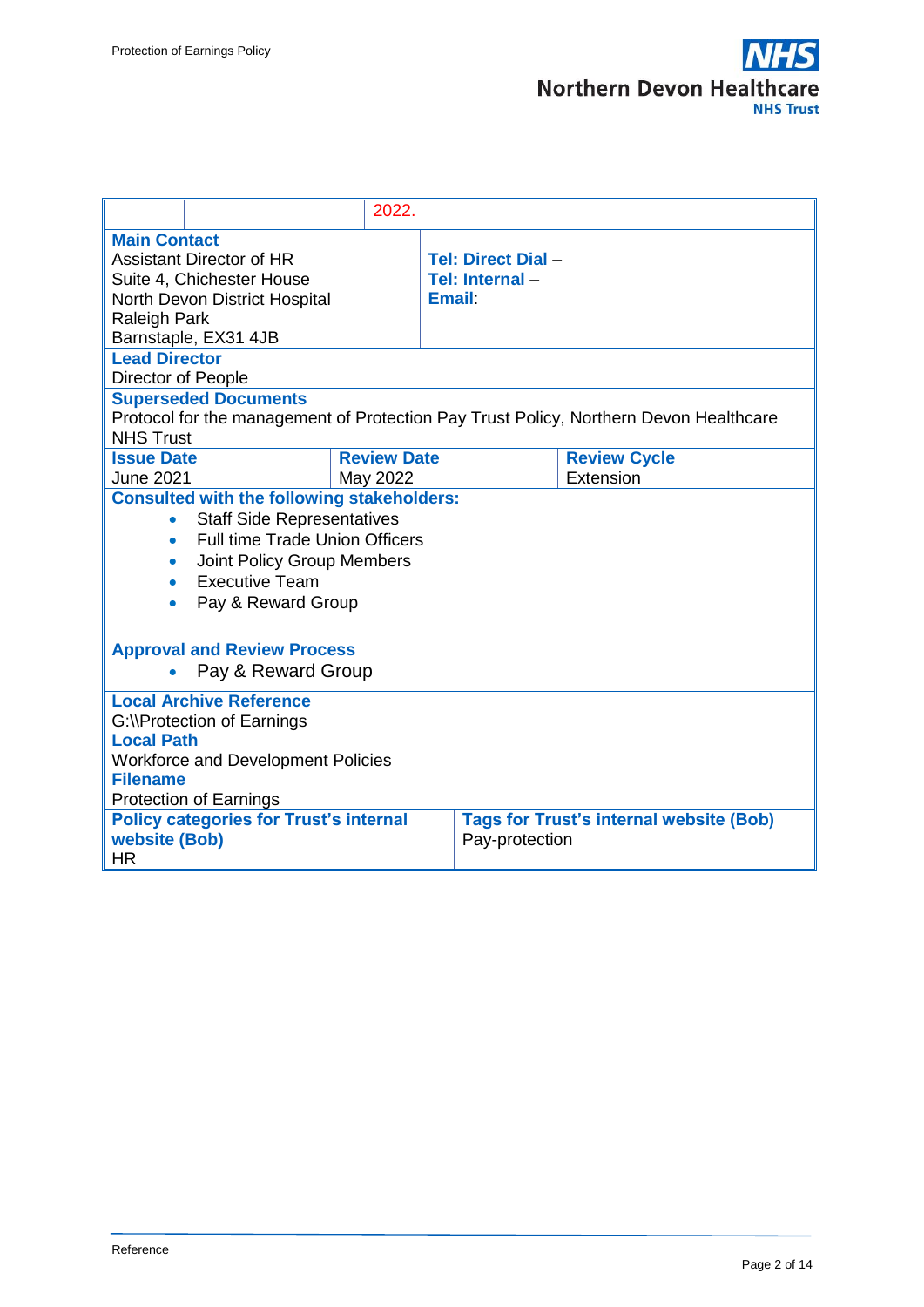

## **CONTENTS**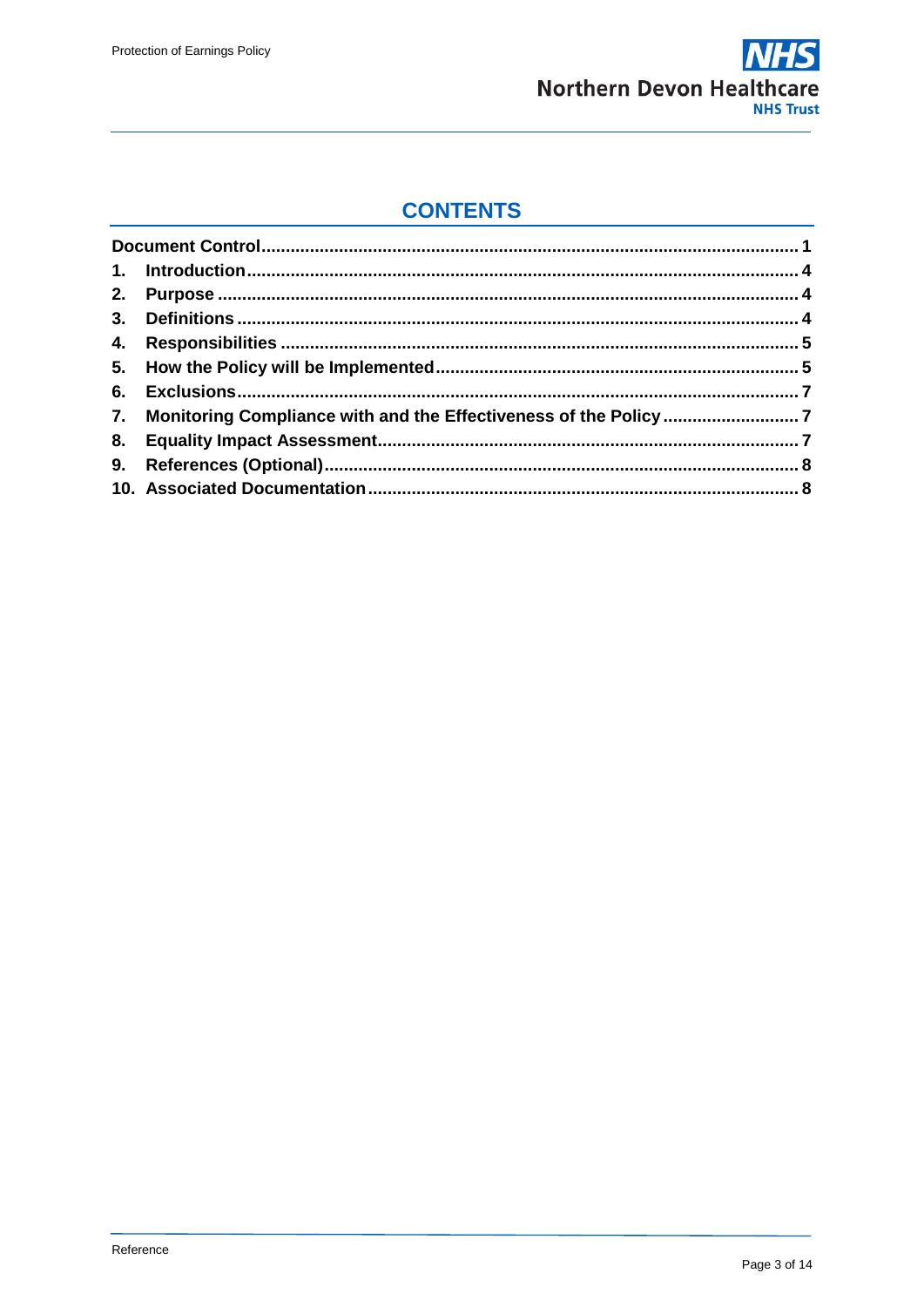

## <span id="page-3-0"></span>**1. Introduction**

This document sets out Northern Devon Healthcare NHS Trust's system for the Pay Protection Arrangements for staff. It provides a robust framework to ensure consistency and fairness.

## <span id="page-3-1"></span>**2. Purpose**

This policy is a statement of the Trust's commitment to supporting its employees through organisational change, where this change has an adverse effect on the employees' earnings levels.

For the Trust to be able to better meet the demands for its services; to meet service contracts; or to implement advances in modern medicine, may necessitate that the Trust reorganises or reconfigures existing services and develops new services. Such organisations developments require a framework for change.

This policy is just one of those Trust policies that supports that framework for change and should be read in conjunction with the Managing Organisational Change Policy and the Redeployment of Staff Policy.

# <span id="page-3-2"></span>**3. Definitions**

### **Short Term Protection**

**3.1.** This is when, at the request of the Trust an employee is required to undertake training for a period of time or an employee reduces his/her contractual hours of work, or undertakes less remunerative work pattern (but at the same grade/spine point).

### **Long Term Protection**

**3.2.** This is when, at the request of the Trust or when an employee is displaced as result of a re-organisation of the directorate or department and an employee accepts a new position at a lower level/spine point, she/he will receive protection.

## **Continuous Service**

**3.3.** For the purpose of this policy, in calculating the length of protection, continuous service is defined as the length of time in that specific post, not continuous NHS service or service within Northern Devon Healthcare Trust.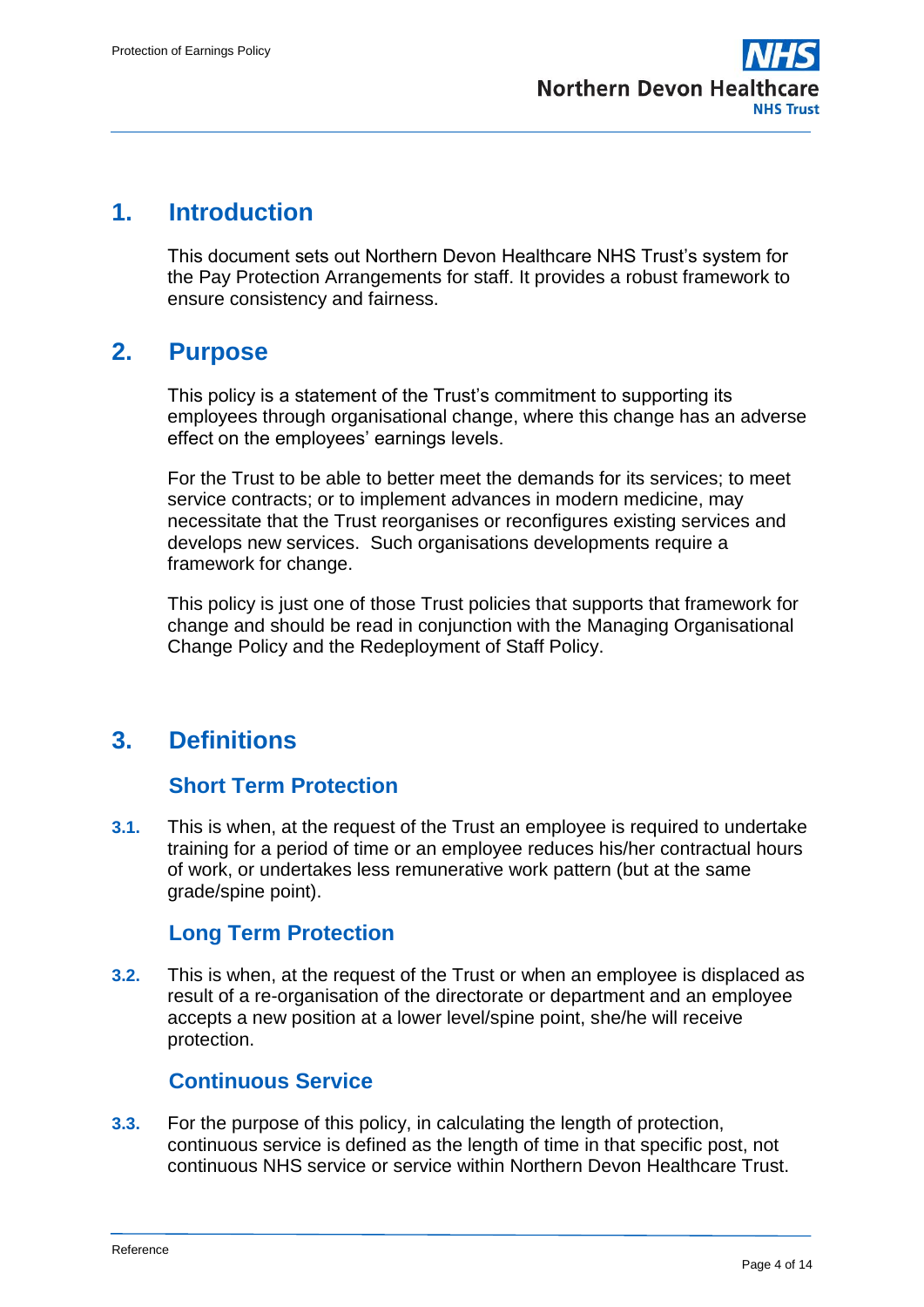

## <span id="page-4-0"></span>**4. Responsibilities**

## **Role of the Director of People**

- **4.1.** The Director of People is responsible for:
	- Ensuring that this policy is maintained and updated in accordance with best practice.
	- Ensuring that this policy is implemented consistently and fairly

### **Role of Operational Managers**

- **4.2.** Operational Managers are responsible for:
	- Ensuring that the payroll department are notified of any changes to the individual's terms and conditions of employment.

#### **Payroll Department**

- **4.3.** The Payroll department is responsible for:
	- Ensuring protection of pay ceases at the end of the protection period or if the salary for the new position overtakes the protected salary, whichever is the lesser.

## <span id="page-4-1"></span>**5. How the Policy will be Implemented**

#### **Short Term Protection**

**5.1.** This applies where, at the request of the Trust to undertake training for a period of time or an employee reduces his/her contractual hours of work, or undertakes a less remunerative work pattern (but at the same grade / spine point). The previously established level of earnings will be protected on the following basis:

| <b>Continuous Service</b> | <b>Protection Period (Months)</b> |
|---------------------------|-----------------------------------|
| 4-12 months               |                                   |
| 1-2 years                 |                                   |
| 2-3 years                 | 6                                 |
| 3-4 years                 |                                   |
| 4-5 years                 | 10                                |
| $5 + \text{years}$        | 12                                |

Continuous Service Protection Period (Months)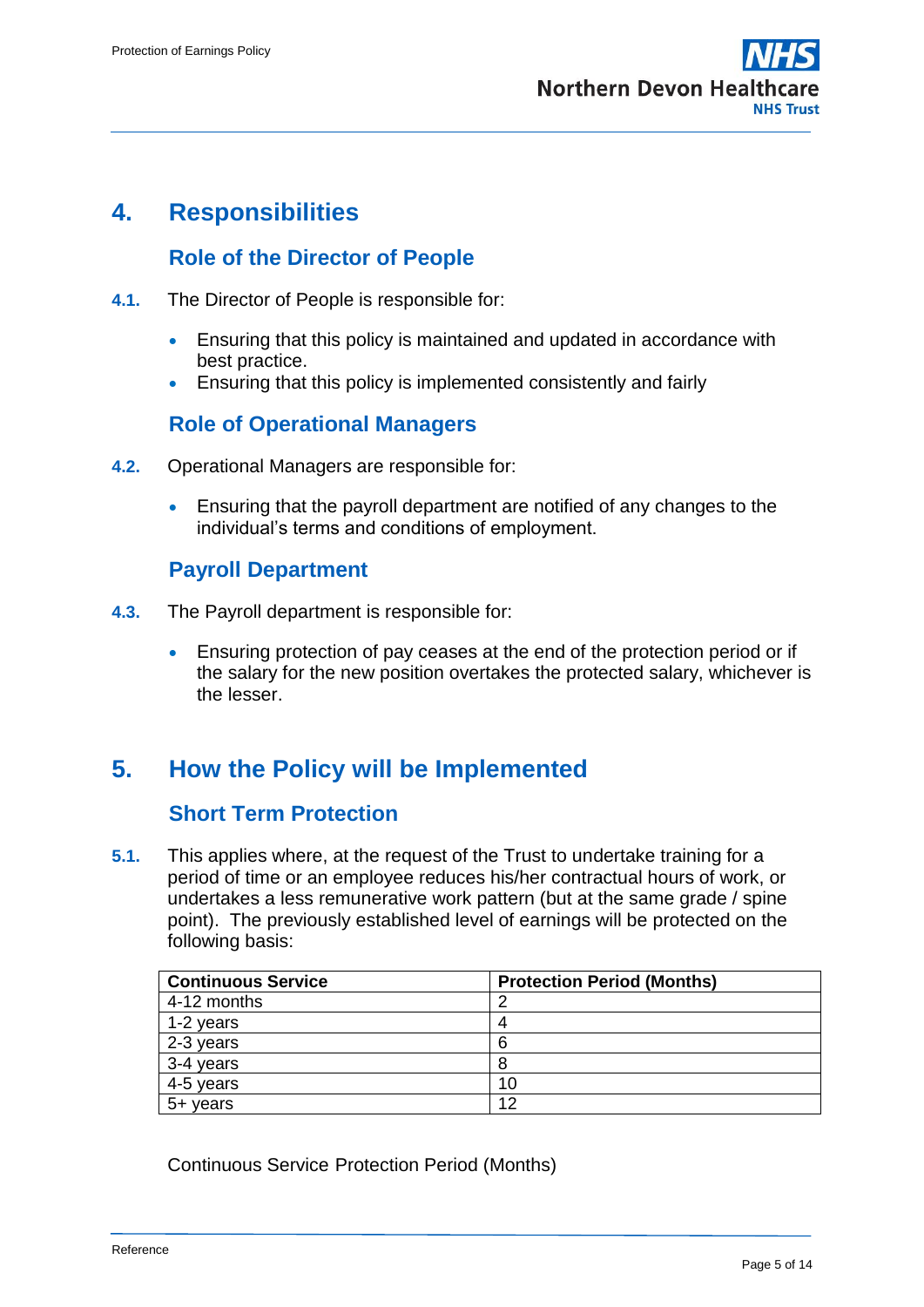

## **Long Term Protection**

**5.2.** For staff with less than six months service there will be no protection. For staff with over six months service where, at the request of the Trust or when an employee is displaced as a result of a re-organisation of the directorate or department and an employee accepts a new position at a lower level / spine point, she/he will receive protection in accordance with the table below. He/she therefore will continue to receive his/her existing salary level for a period of up to three years, or until such time as the salary for the new position overtakes the protected salary, whichever is the lesser. The protection applies to the notional salary only. Any further changes, for example, a reduction in hours or a less remunerated work pattern, will be protected in accordance with the short term protection arrangements detailed in paragraph 5.1.

| <b>Continuous Service</b> | <b>Protection Period (Months)</b> |
|---------------------------|-----------------------------------|
| 6-12 months               | 4                                 |
| 1-2 years                 | 6                                 |
| 2-3 years                 | 12                                |
| 3-4 years                 | 24                                |
| 4-5 years                 | 30                                |
| 5+ years                  | 36                                |

- **5.2.1.** During the period of protection, staff will be on marked time i.e. they will not receive annual cost of living awards or incremental rises.
- An employee in receipt of a protection payment may be required to work additional hours, to a level covered by the protection payment, without additional recompense. If such hours fall into unsocial hours arrangements, appropriate enhancements will be paid.
- An employee in receipt of a protection payment may be required to undertake additional duties and responsibilities to a level covered by the protection payment, without additional recompense, for example, covering sickness, annual leave, short term vacancies (less than three months) etc. Should a situation arise where such cover is becoming a regular event (assessed on a case by case basis), a further review of recruitment plans and/or skill mix should take place.
- Where, during pay protection period, a member of staff is successfully redeployed or accepts a post at their original band, they will be appointed to the pay point they would have reached had they not been subject to pay protection, i.e. they will receive any incremental benefit had this been applied.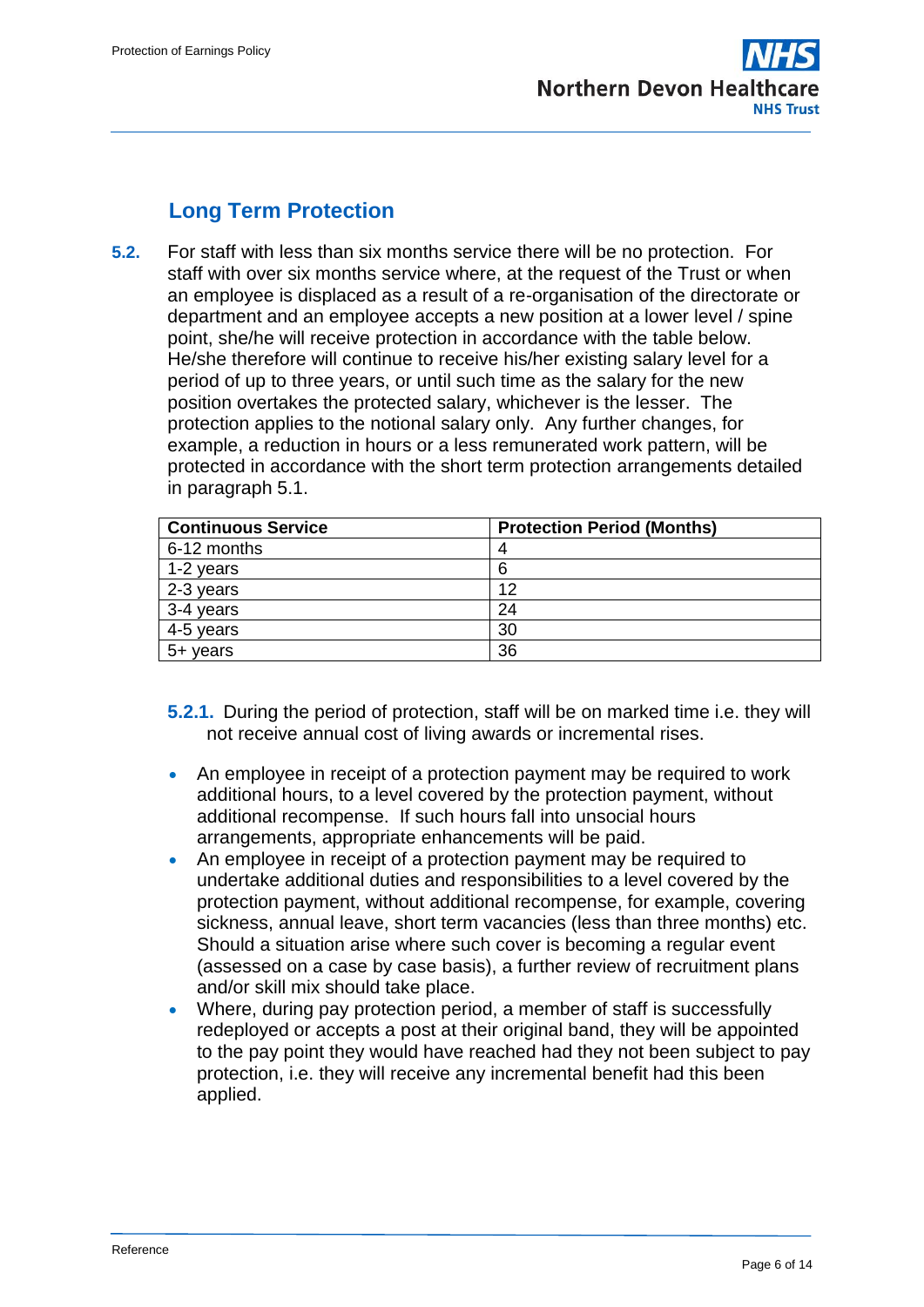

## <span id="page-6-0"></span>**6. Exclusions**

Neither short-term nor long-term protection applies where the employee is redeployed due to capability to undertake the full duties of the post including health reasons.

## <span id="page-6-1"></span>**7. Monitoring Compliance with and the Effectiveness of the Policy**

### **Standards/ Key Performance Indicators**

- **7.1.** Key performance indicators comprise:
	- Number of grievances/complaints arising from implementation.

### **Process for Implementation and Monitoring Compliance and Effectiveness**

**7.2.** Line managers are responsible for ensuring this policy is implemented across their area of work.

Support for the development and management of procedural documents will be provided by the Corporate Affairs team on request. Guidance notes will be available on BOB.

Monitoring compliance with this policy will be the responsibility of the Director of People. This will be undertaken by reviewing management of change processes as they are implemented. Where non-compliance is identified, support and advice will be provided to improve practice and the situation rectified with immediate effect.

# <span id="page-6-2"></span>**8. Equality Impact Assessment**

#### **Group Positive Impact Negative Impact No Impact Comment** Age **X** Disability **X** Gender **X** Gender Reassignment **X** Human Rights (rights to privacy, dignity, liberty and non-**X**

#### **Table 1:Equality impact Assessment**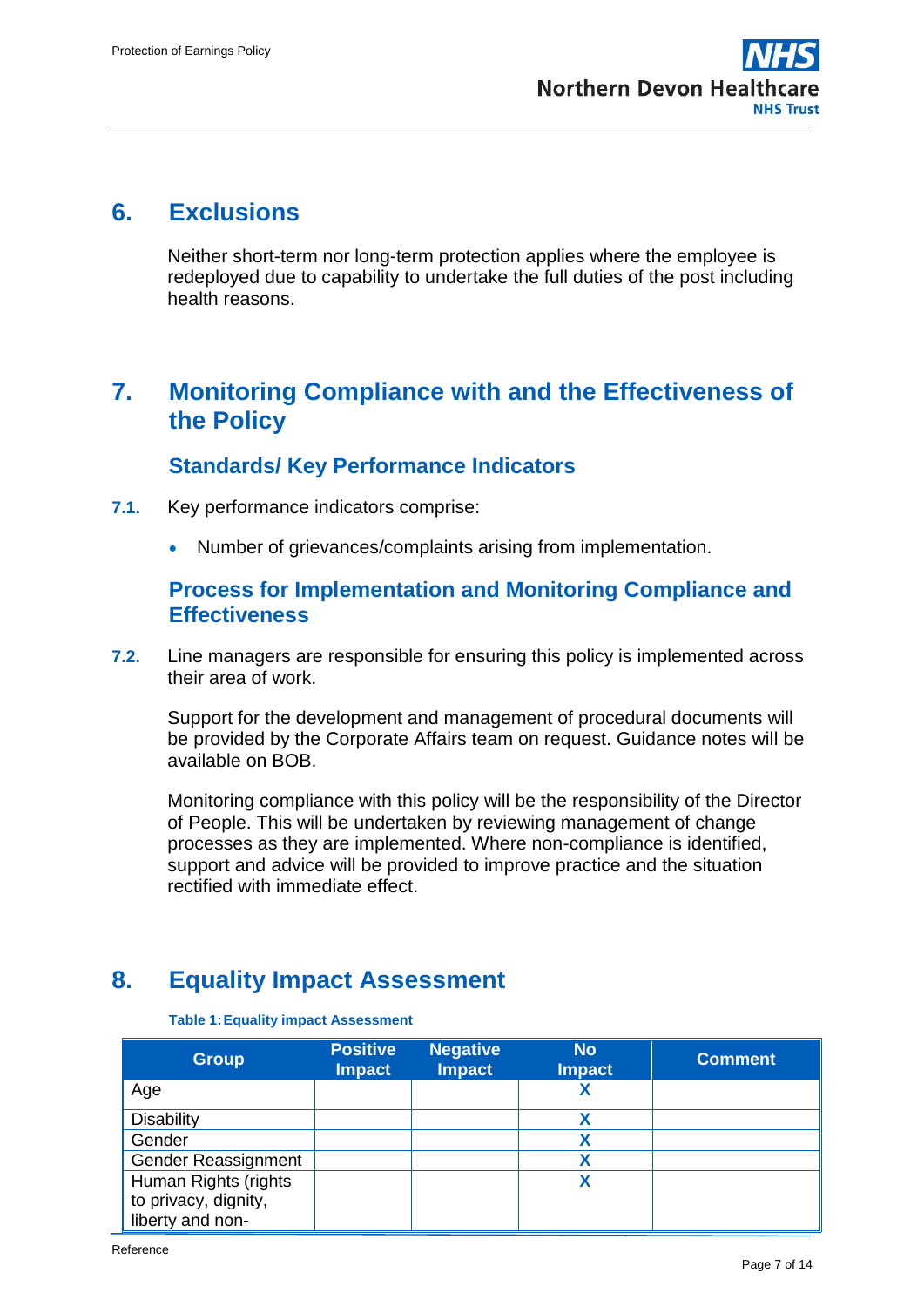| degrading treatment),<br>marriage and civil<br>partnership |  |  |
|------------------------------------------------------------|--|--|
| Pregnancy                                                  |  |  |
| Maternity and                                              |  |  |
| <b>Breastfeeding</b>                                       |  |  |
| Race (ethnic origin)                                       |  |  |
| Religion (or belief)                                       |  |  |
| <b>Sexual Orientation</b>                                  |  |  |

# <span id="page-7-0"></span>**9. References (Optional)**

- Devon Primary Care Trust Pay Protection Policy 2006
- Devon Partnership Trust Pay Protection Policy
- South Devon Healthcare NHS Trust Pay Protection Policy
- Agenda for Change Terms and Conditions of Service Version 2

## <span id="page-7-1"></span>**10. Associated Documentation**

- **Managing Organisational Change Policy**
- Redeployment of Staff Policy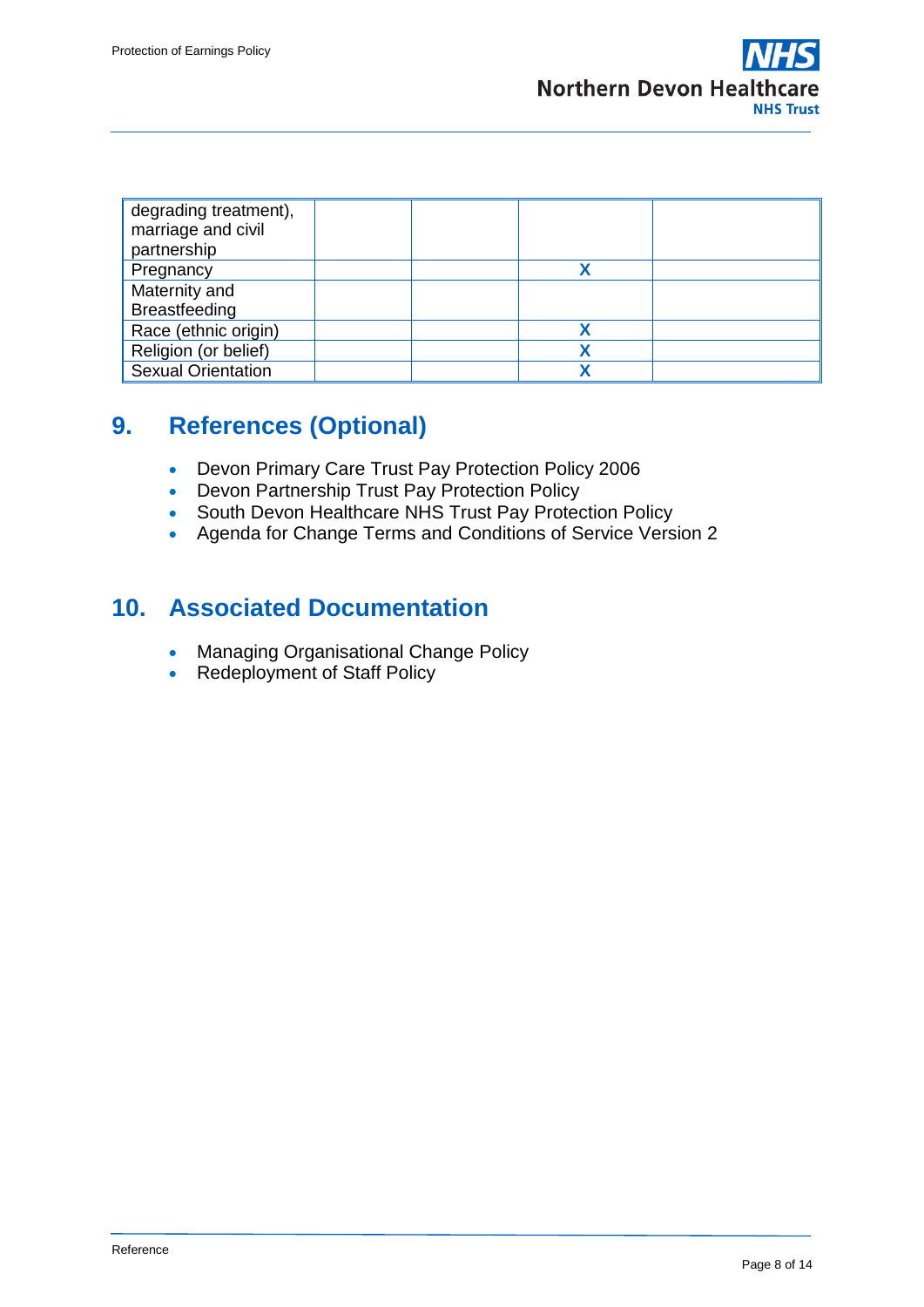#### **Appendix A - Checklist for the Review and Approval of Procedural Document** *(If required)*

To be completed and attached to any document which guides practice when submitted to the appropriate committee for consideration and approval.

|    | Title of document being reviewed:                                                                               | Yes/No/<br><b>Unsure</b> | <b>Comments</b> |
|----|-----------------------------------------------------------------------------------------------------------------|--------------------------|-----------------|
| 1. | <b>Title</b>                                                                                                    |                          |                 |
|    | Is the title clear and unambiguous?                                                                             |                          |                 |
|    | Is it clear whether the document is a                                                                           |                          |                 |
|    | guideline, policy, protocol or standard?                                                                        |                          |                 |
| 2. | <b>Rationale</b>                                                                                                |                          |                 |
|    | Are reasons for development of the                                                                              |                          |                 |
|    | document stated?                                                                                                |                          |                 |
| 3. | <b>Development Process</b>                                                                                      |                          |                 |
|    | Is the method described in brief?                                                                               |                          |                 |
|    | Are people involved in the development<br>identified?                                                           |                          |                 |
|    | Do you feel a reasonable attempt has<br>been made to ensure relevant expertise<br>has been used?                |                          |                 |
|    | Is there evidence of consultation with<br>stakeholders and users?                                               |                          |                 |
| 4. | <b>Content</b>                                                                                                  |                          |                 |
|    | Is the objective of the document clear?                                                                         |                          |                 |
|    | Is the target population clear and<br>unambiguous?                                                              |                          |                 |
|    | Are the intended outcomes described?                                                                            |                          |                 |
|    | Are the statements clear and<br>unambiguous?                                                                    |                          |                 |
| 5. | <b>Evidence Base</b>                                                                                            |                          |                 |
|    | Is the type of evidence to support the<br>document identified explicitly?                                       |                          |                 |
|    | Are key references cited?                                                                                       |                          |                 |
|    | Are the references cited in full?                                                                               |                          |                 |
|    | Are supporting documents referenced?                                                                            |                          |                 |
| 6. | <b>Approval</b>                                                                                                 |                          |                 |
|    | Does the document identify which<br>committee/group will approve it?                                            |                          |                 |
|    | If appropriate have the joint Human<br>Resources/staff side committee (or<br>equivalent) approved the document? |                          |                 |
| 7. | <b>Dissemination and Implementation</b>                                                                         |                          |                 |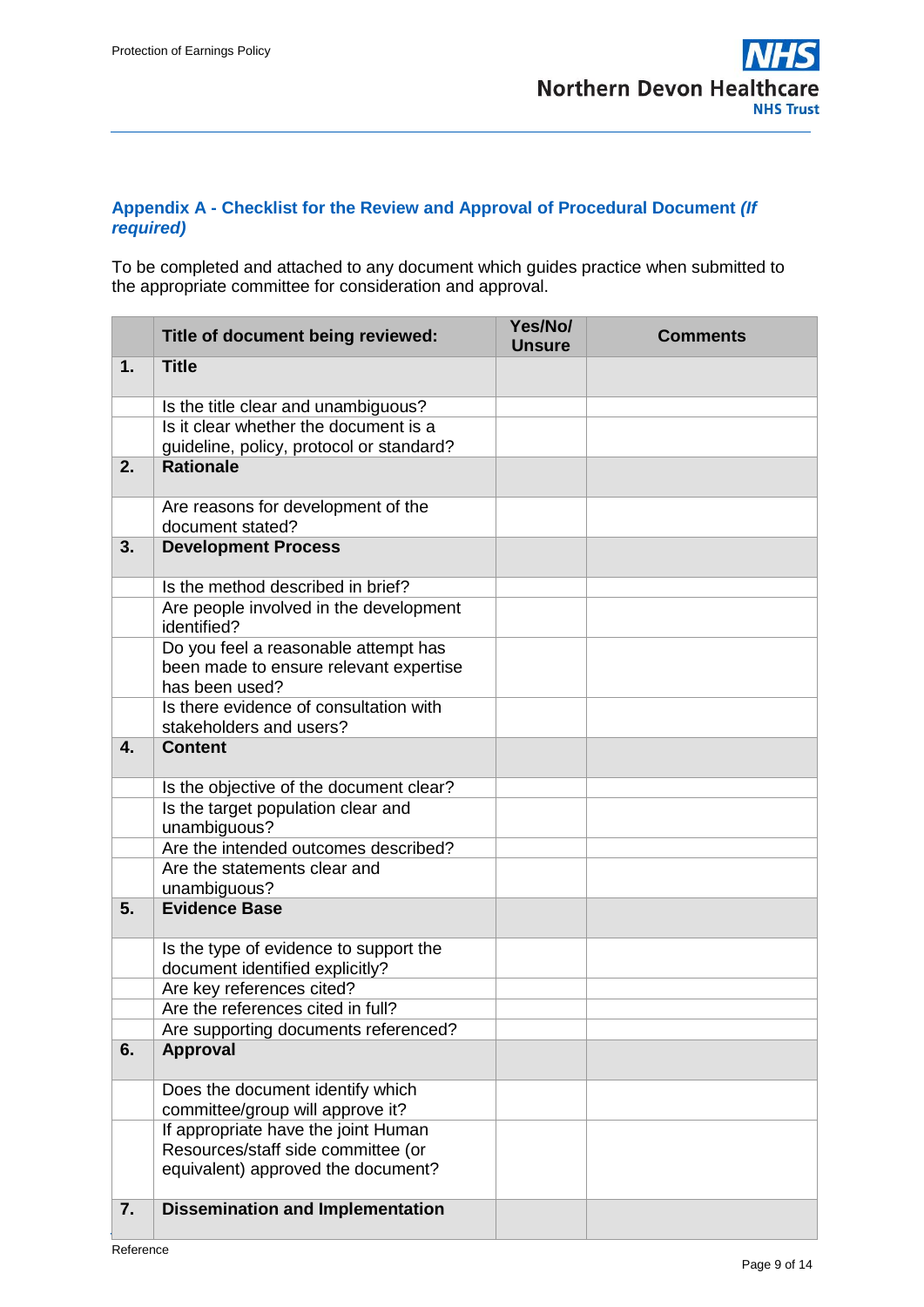|     | Title of document being reviewed:                                                                                             | Yes/No/<br><b>Unsure</b> | <b>Comments</b> |
|-----|-------------------------------------------------------------------------------------------------------------------------------|--------------------------|-----------------|
|     | Is there an outline/plan to identify how this<br>will be done?                                                                |                          |                 |
|     | Does the plan include the necessary<br>training/support to ensure compliance?                                                 |                          |                 |
| 8.  | <b>Document Control</b>                                                                                                       |                          |                 |
|     | Does the document identify where it will be<br>held?                                                                          |                          |                 |
|     | Have archiving arrangements for<br>superseded documents been addressed?                                                       |                          |                 |
| 9.  | <b>Process to Monitor Compliance and</b><br><b>Effectiveness</b>                                                              |                          |                 |
|     | Are there measurable standards or KPIs to<br>support the monitoring of compliance with<br>and effectiveness of the document?  |                          |                 |
|     | Is there a plan to review or audit<br>compliance with the document?                                                           |                          |                 |
| 10. | <b>Review Date</b>                                                                                                            |                          |                 |
|     | Is the review date identified?                                                                                                |                          |                 |
|     | Is the frequency of review identified? If so<br>is it acceptable?                                                             |                          |                 |
| 11. | <b>Overall Responsibility for the Document</b>                                                                                |                          |                 |
|     | Is it clear who will be responsible for co-<br>ordinating the dissemination,<br>implementation and review of the<br>document? |                          |                 |

| <b>Individual Approval</b>                                                                                                                                                                                                                                                                     |  |      |  |  |  |
|------------------------------------------------------------------------------------------------------------------------------------------------------------------------------------------------------------------------------------------------------------------------------------------------|--|------|--|--|--|
| If you are happy to approve this document, please sign and date it and forward to the chair<br>of the committee/group where it will receive final approval.                                                                                                                                    |  |      |  |  |  |
| Name                                                                                                                                                                                                                                                                                           |  | Date |  |  |  |
| Designation                                                                                                                                                                                                                                                                                    |  |      |  |  |  |
| <b>Committee Approval</b>                                                                                                                                                                                                                                                                      |  |      |  |  |  |
| If the committee is happy to approve this document, please sign and date it and forward<br>copies to the person with responsibility for disseminating and implementing the document<br>and the person who is responsible for maintaining the organisation's database of approved<br>documents. |  |      |  |  |  |
| Name                                                                                                                                                                                                                                                                                           |  | Date |  |  |  |
| Designation                                                                                                                                                                                                                                                                                    |  |      |  |  |  |
|                                                                                                                                                                                                                                                                                                |  |      |  |  |  |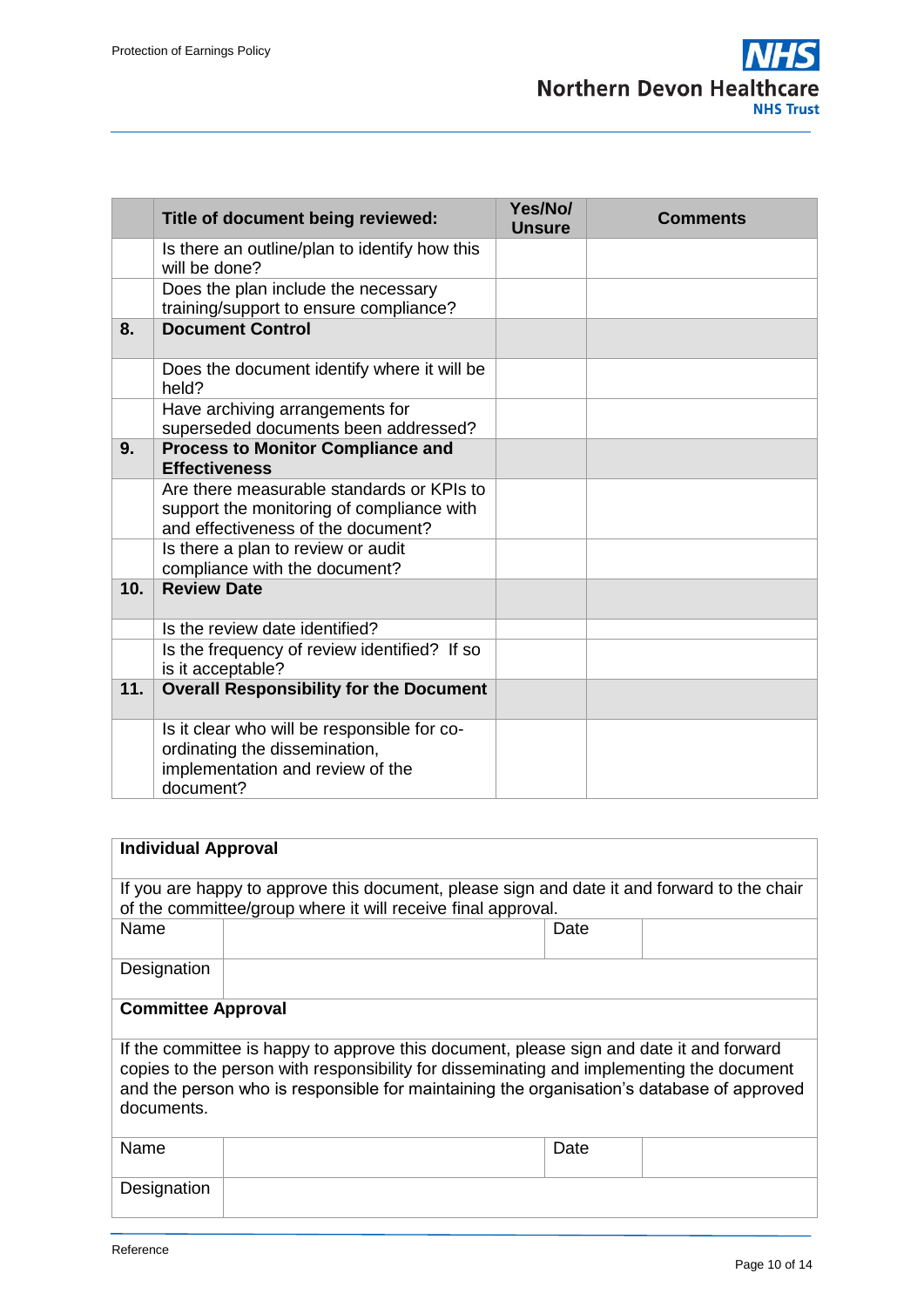

Acknowledgement: Cambridgeshire and Peterborough Mental Health Partnership NHS Trust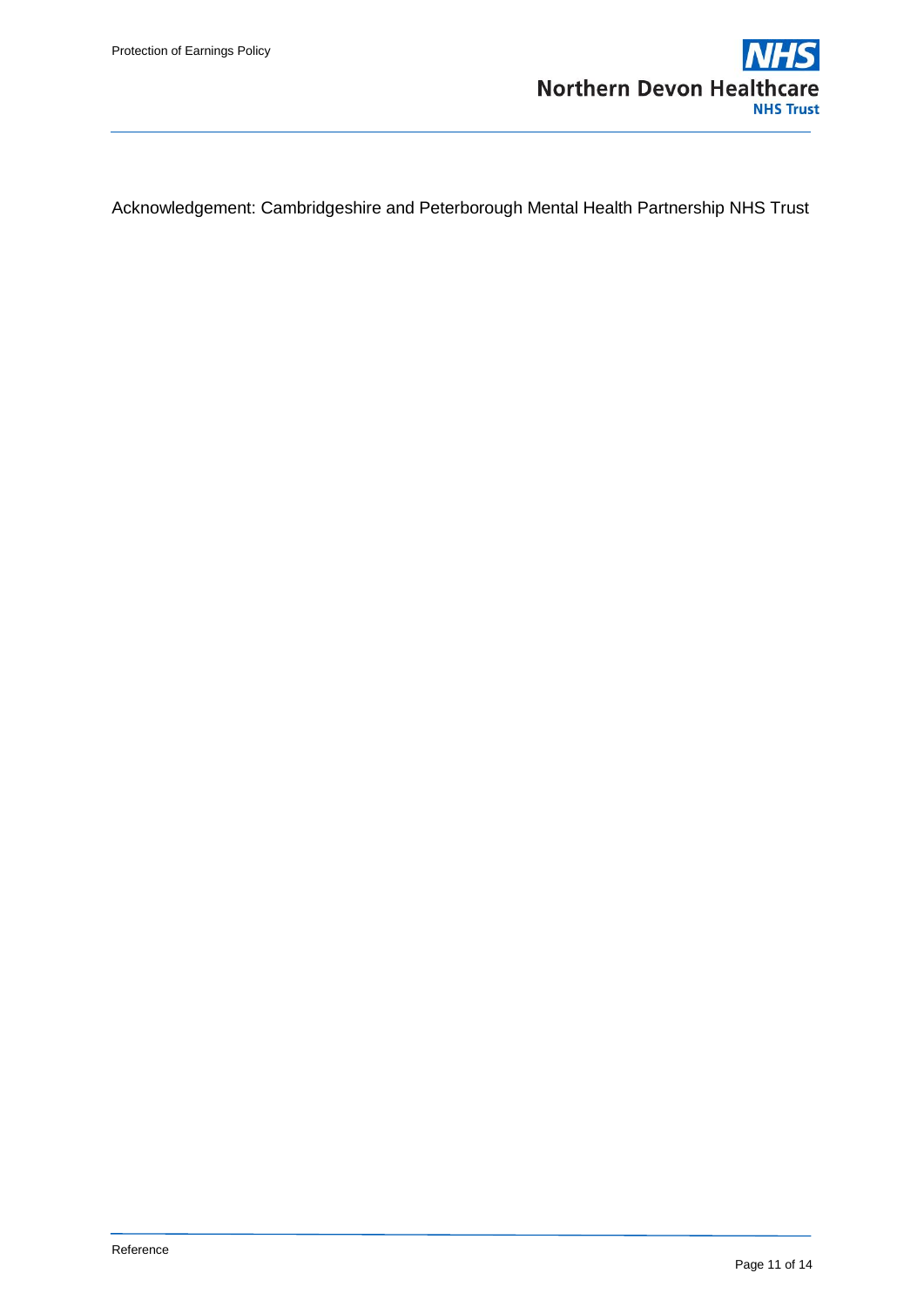#### **Appendix B - Plan for Dissemination and Implementation of Procedural Documents** *(If required)*

To be completed and attached to any document which guides practice when submitted to the appropriate committee for consideration and approval.

Acknowledgement: University Hospitals of Leicester NHS Trust.

| <b>Title of document:</b> |                      |                                                                        |                 |  |
|---------------------------|----------------------|------------------------------------------------------------------------|-----------------|--|
| Date finalised:           |                      | <b>Dissemination lead:</b><br><b>Print name and contact</b><br>details |                 |  |
| <b>Previous</b>           | Yes / No             |                                                                        |                 |  |
| document already          | (Please delete as    |                                                                        |                 |  |
| being used?               | appropriate)         |                                                                        |                 |  |
| If yes, in what           |                      |                                                                        |                 |  |
| format and where?         |                      |                                                                        |                 |  |
| <b>Proposed action to</b> |                      |                                                                        |                 |  |
| retrieve out-of-date      |                      |                                                                        |                 |  |
| copies of the             |                      |                                                                        |                 |  |
|                           |                      |                                                                        |                 |  |
| document:                 |                      |                                                                        |                 |  |
| To be                     | How will it be       | <b>Paper</b>                                                           | <b>Comments</b> |  |
| disseminated to:          | disseminated, who    | or                                                                     |                 |  |
|                           | will do it and when? | <b>Electronic</b>                                                      |                 |  |
|                           |                      |                                                                        |                 |  |
|                           |                      |                                                                        |                 |  |
|                           |                      |                                                                        |                 |  |
|                           |                      |                                                                        |                 |  |
|                           |                      |                                                                        |                 |  |

| Dissemination Record - to be used once document is approved. |  |                |  |  |  |
|--------------------------------------------------------------|--|----------------|--|--|--|
| Date put on register /                                       |  | Date due to be |  |  |  |
| library of procedural                                        |  | reviewed       |  |  |  |
| documents                                                    |  |                |  |  |  |

| <b>Disseminated to:</b><br>(either directly or<br>via meetings, etc) | Format (i.e.<br>paper or<br>electronic) | <b>Date</b><br><b>Disseminated</b> | No. of<br><b>Copies</b><br><b>Sent</b> | <b>Contact Details /</b><br><b>Comments</b> |
|----------------------------------------------------------------------|-----------------------------------------|------------------------------------|----------------------------------------|---------------------------------------------|
|                                                                      |                                         |                                    |                                        |                                             |
|                                                                      |                                         |                                    |                                        |                                             |
|                                                                      |                                         |                                    |                                        |                                             |

#### **Implementation Plan**

| <b>Task</b>                   | <b>Details</b> | <b>Responsibility</b> |
|-------------------------------|----------------|-----------------------|
| Implementation                |                |                       |
| <b>Training &amp; Support</b> |                |                       |

| Completed by:      |  |
|--------------------|--|
| <b>Name</b>        |  |
| <b>Designation</b> |  |
|                    |  |

Reference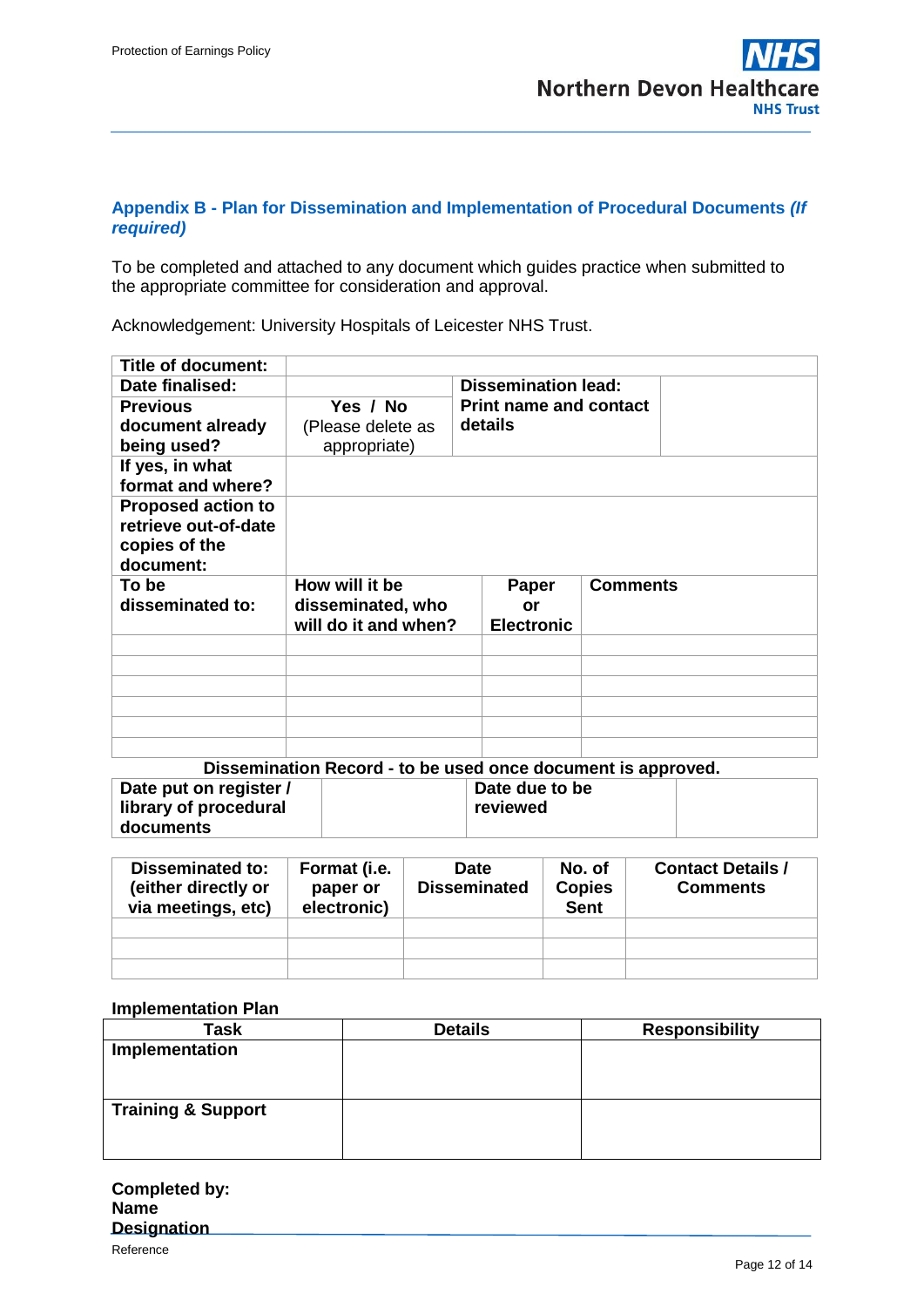

**Trust** Northern Devon Healthcare NHS Trust **Date**